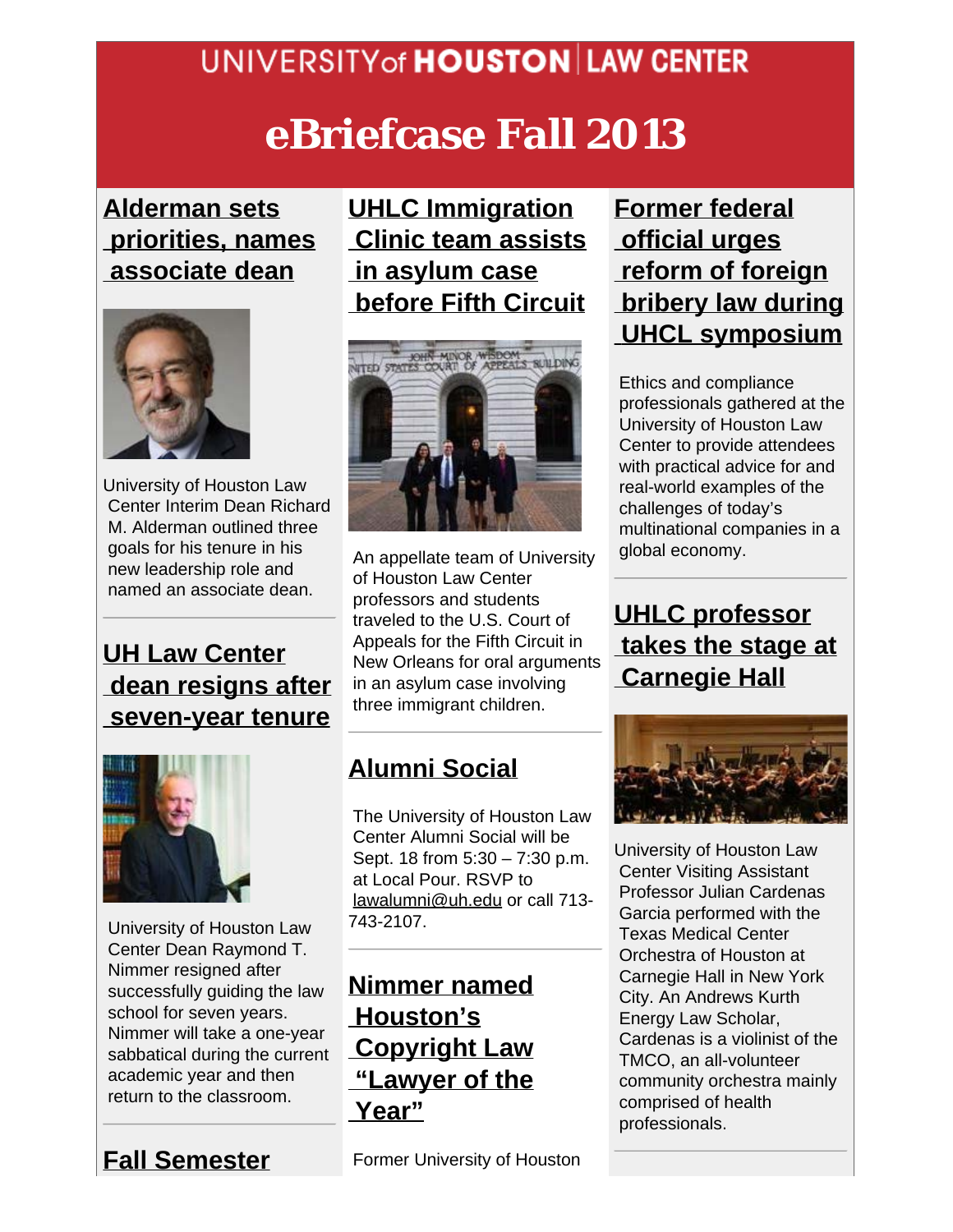**[kicks off](http://www.law.uh.edu/news/fall2013/0826FallSemester.asp)**



The University of Houston Law Center welcomes the Class of 2016 as the Fall Semester begins. Members of the new class range from a radio show host to a patent agent to an Olympian. Get to know the new 1Ls.

## **[Alumni Awards](http://www.law.uh.edu/alumni/awards/nominationForm.pdf)**

Nominations are now being accepted for the 2014 Alumni Awards. The awards will be presented at the 38th Annual Law Gala and Auction on March 28, 2014. All nomination information must be submitted by Oct. 4. For more information, contact Hope Young, Director of Alumni Relations 713-743- 2539 or [hyoung@central.uh.edu](https://email.uh.edu/owa/redir.aspx?C=610b6a881def42af93d093f34b54af48&URL=mailto%3ahyoung%40central.uh.edu)

 Law Center Dean Raymond T. Nimmer has been selected as the *Best Lawyers'* 2014 Houston Copyright Law "Lawyer of the Year." Only a single lawyer in each practice area in each community is being honored as a "Lawyer of the Year."

## **[UH Law Center's](http://www.law.uh.edu/news/fall2013/0830web.asp)  [home page ranks](http://www.law.uh.edu/news/fall2013/0830web.asp)  [3rd in nation](http://www.law.uh.edu/news/fall2013/0830web.asp)**



The University of Houston Law Center's Internet home page ranks third best among those of the nation's 201 ABA accredited law schools, according to an annual survey conducted by library staff members at the Georgetown University Law Center.

#### **[Adjunct professor](http://www.law.uh.edu/news/fall2013/0830McConnell.asp)  [developing](http://www.law.uh.edu/news/fall2013/0830McConnell.asp)  [corporate](http://www.law.uh.edu/news/fall2013/0830McConnell.asp)  [compliance](http://www.law.uh.edu/news/fall2013/0830McConnell.asp)  [database](http://www.law.uh.edu/news/fall2013/0830McConnell.asp)**

A University of Houston Law Center adjunct professor and his students are developing a first-of-its-kind database detailing codes of conduct for Fortune 500 companies.

#### **[Mental](http://www.law.uh.edu/news/summer2013/0611Vail.asp)  [competency](http://www.law.uh.edu/news/summer2013/0611Vail.asp)  [crucial to fair](http://www.law.uh.edu/news/summer2013/0611Vail.asp)  [immigration](http://www.law.uh.edu/news/summer2013/0611Vail.asp)  [proceedings,](http://www.law.uh.edu/news/summer2013/0611Vail.asp)  [experts agree](http://www.law.uh.edu/news/summer2013/0611Vail.asp)**

More than 70 attorneys and immigration specialists gathered at the University of Houston Law Center for the Joseph A. Vail Workshop focused on helping immigrants and those who represent them maneuver through the complicated maze of immigration law and policy.

### **[UH Law Center](http://www.law.uh.edu/news/summer2013/0806ForeignLLM.asp)  [welcomes Foreign](http://www.law.uh.edu/news/summer2013/0806ForeignLLM.asp)  [LL.M. Class of '13](http://www.law.uh.edu/news/summer2013/0806ForeignLLM.asp)**



The University of Houston Law Center's newest class of Foreign LL.M. students numbers 51 foreign-trained attorneys, speaking 11 different languages from 22 countries around the world.

#### **[Join the Global](http://www.law.uh.edu/alumni/global)  [Law Alumni](http://www.law.uh.edu/alumni/global)  [Network](http://www.law.uh.edu/alumni/global)**

 The Global Law Alumni Network is designed to bring our U.S. and overseas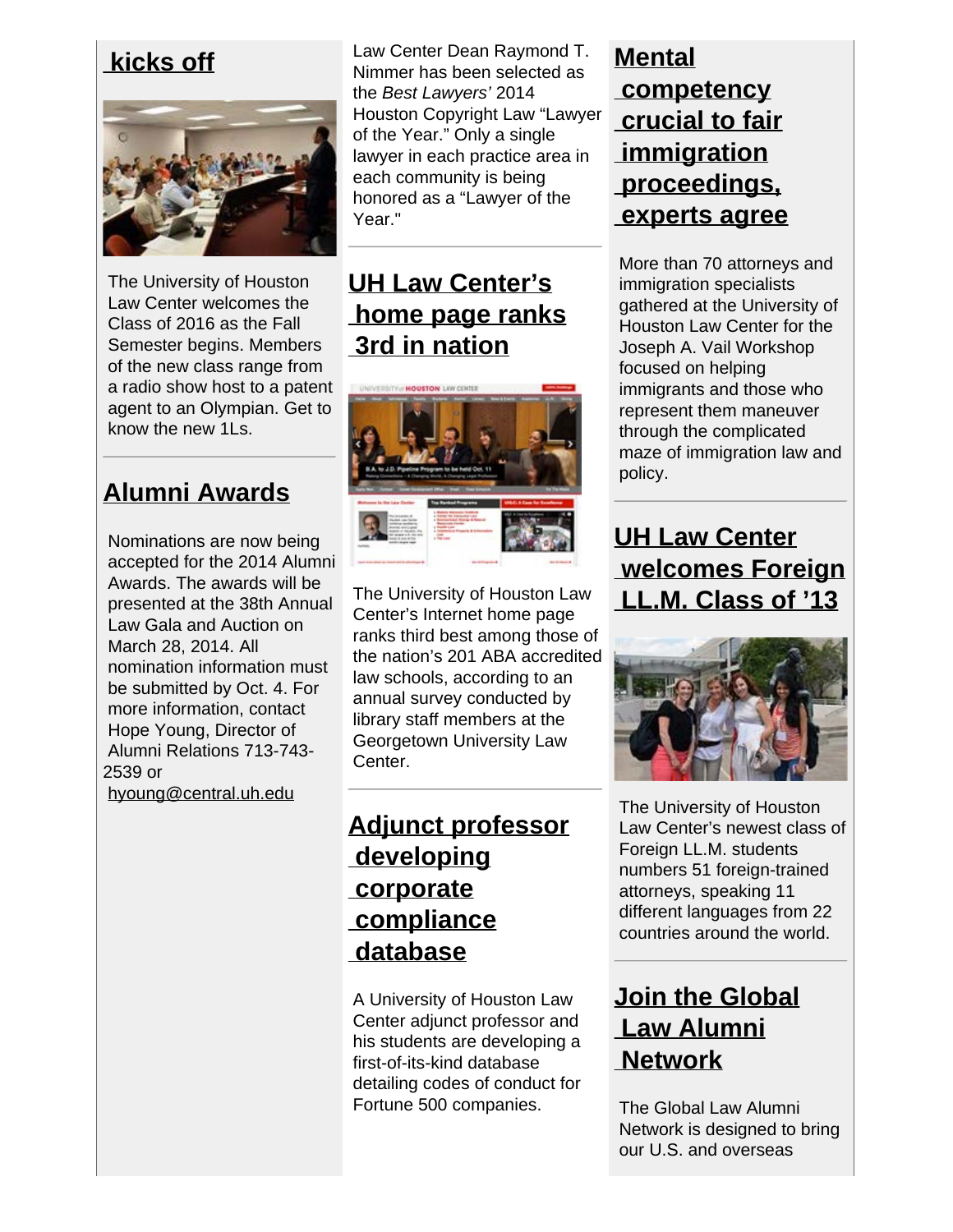graduates together and strengthen their connection to the Law Center. Connect now!

# **EVENTS**

#### **[Consumer Law Practice & Strategies CLE](https://www.law.uh.edu/ccl/2013CLPS/)**

The University of Houston Law Center presents a free Friday afternoon CLE seminar. Consumer Law Practice & Strategies will be held Sept. 27, 2013 from 1- 5 p.m. Texas attorneys in attendance will receive 4 hours of CLE, including 1 hour of ethics.

#### **[The Social Cost of Carbon - A View from Both Sides](http://www.law.uh.edu/news/fall2013/0911EENR.asp)**

The Environment, Energy & Natural Resources Center's speaker series kicks off with "The Social Cost of Carbon - A View from Both Sides." The discussion will be Oct. 16, at 5:30 p.m. in the Heritage Room at the Law Center, with a reception to follow.

#### **[18th Annual Frankel Lecture](http://www.houstonlawreview.org/)**

The Houston Law Review at the University of Houston Law Center will sponsor the 18th Annual Frankel Lecture "Patient Protection and Affordable Care Act." The event will be held on Oct. 31 from 9 – 11 a.m. at the Doubletree Houston Hotel. RSVP by emailing [symposium@HoustonLawReview.org](mailto:symposium@HoustonLawReview.org)

#### **Federal Sentencing Challenges Post-***Booker*

The University of Houston Law Center Criminal Justice Institute and the Houston Law Review present Federal Sentencing Challenges Post-*Booker*. The event will be Nov. 14-15, 2013. Attorneys in attendance will receive 5 hours of CLE, including 1 hour of ethics. For more information, call Charlette Jefferson at 713.743.2072 or [cmjeffer@Central.uh.edu](mailto:cmjeffer@Central.uh.edu).

- UH Law Center Home: [www.law.uh.edu](http://www.law.uh.edu/)
- Visit the [alumni calendar](http://www.law.uh.edu/alumni/event_schedule_alumni.asp) for upcoming events and programs
- Have some news? Send it to us! Carrie Criado, Executive Director of Communications and Marketing, 713-743-2184, [cacriado@central.uh.edu](mailto:cacriado@central.uh.edu); or John Kling, Communications Manager, 713-743-8298, [jtkling@central.uh.edu](mailto:jtkling@central.uh.edu).
- Add you to the eBriefcase subscription list? Click [here](https://www.law.uh.edu/alumni/sign-up-ebriefcase.html).
- To donate to the Law Center click [here](https://giving.uh.edu/law/).